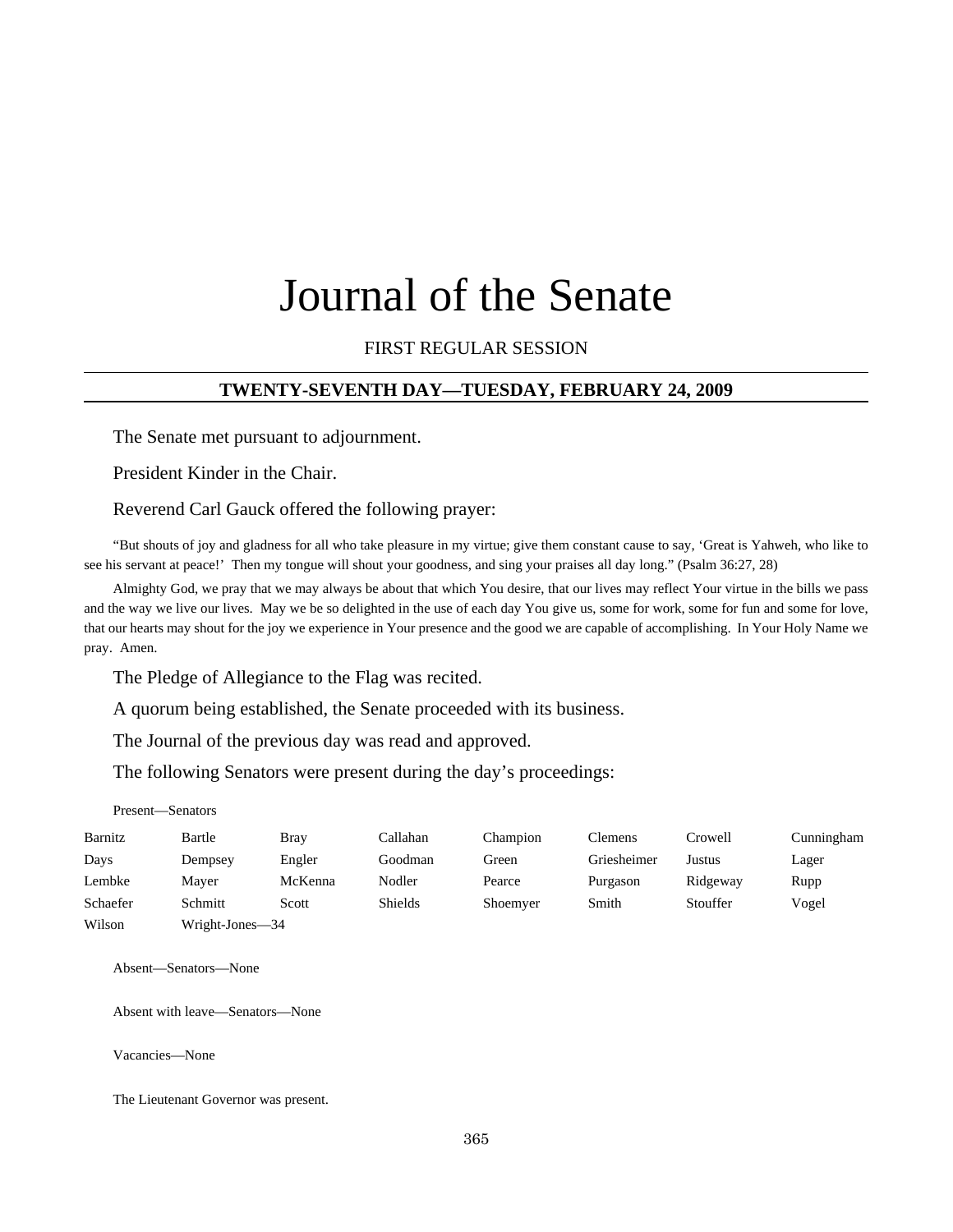## **RESOLUTIONS**

Senator Lager offered Senate Resolution No. 397, regarding Wanda Riddle, Humphrey, which was adopted.

Senator McKenna offered Senate Resolution No. 398, regarding Mayor William Earl Cook, Sr., Festus, which was adopted.

Senator Crowell offered Senate Resolution No. 399, regarding the Sixtieth Wedding Anniversary of Mr. and Mrs. Russell Shelton, Cape Girardeau, which was adopted.

Senator Smith offered Senate Resolution No. 400, regarding the Missouri Charter Public Schools Association, which was adopted.

Senator Schaefer offered Senate Resolution No. 401, regarding the Ninetieth Birthday of Pauline Harshbarger, Columbia, which was adopted.

## **INTRODUCTION OF BILLS**

The following Bills were read the 1st time and ordered printed:

#### **SB 440**–By Schaefer.

An Act to repeal section 452.412, RSMo, and to enact in lieu thereof one new section relating to temporary domestic relations orders for military families.

### **SB 441**–By Schaefer.

An Act to repeal sections 168.104, 168.114, 168.116, 168.118, 168.120, and 168.221, RSMo, and to enact in lieu thereof six new sections relating to public school teachers.

#### **SB 442**–By Callahan.

An Act to repeal section 311.260, RSMo, and to enact in lieu thereof one new section relating to liquor licenses.

#### **SB 443**–By Days and Mayer.

An Act to amend chapter 162, RSMo, by adding thereto one new section relating to members of a special administrative board.

## **SB 444**–By Wilson.

An Act to amend chapter 435, RSMo, by adding thereto five new sections relating to the resolution of disputes through the use of mediation.

#### **SB 445**–By Rupp.

An Act to amend chapter 162, RSMo, by adding thereto one new section relating to the use of confinement, restraint, seclusion, and time-out for students receiving special education services.

## **SB 446**–By Rupp.

An Act to repeal sections 160.534, 163.011, 313.775, 313.778, and 313.822, RSMo, and to enact in lieu thereof three new sections relating to state funding for elementary and secondary education.

#### **SB 447**–By Pearce.

An Act to repeal section 94.900, RSMo, and to enact in lieu thereof one new section relating to a sales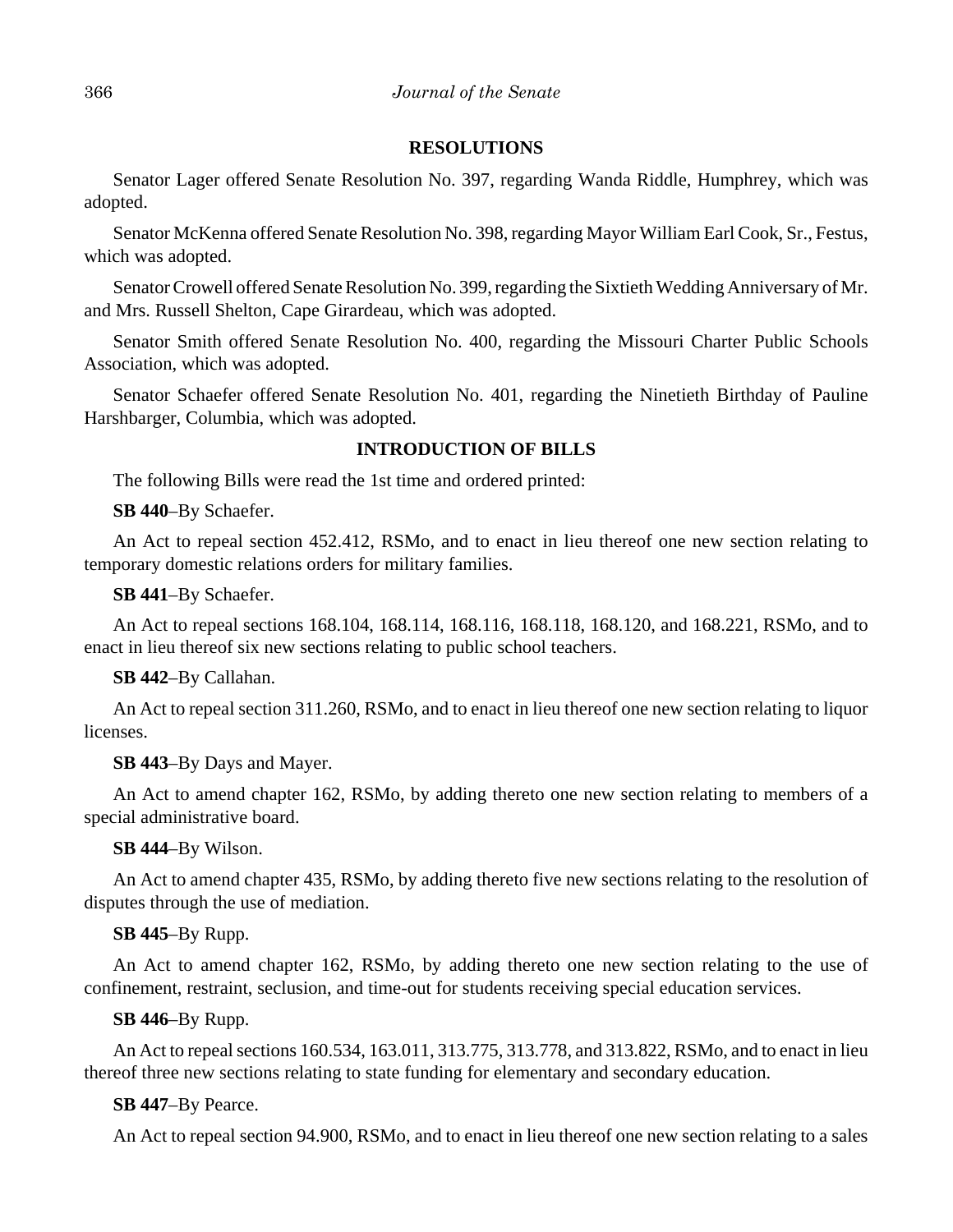tax for public safety improvement.

**SB 448**–By Pearce.

An Act to amend chapter 177, RSMo, by adding thereto six new sections relating to the procurement of construction by the design-build method by school districts.

**SB 449**–By Purgason.

An Act to repeal section 67.1177, RSMo, and to enact in lieu thereof one new section relating to agreements with the department of revenue for collection of certain local tax revenues.

**SB 450**–By Cunningham.

An Act to amend chapter 182, RSMo, by adding thereto one new section relating to public libraries, with penalty provisions.

# **SB 451**–By Cunningham.

An Act to repeal section 311.297, RSMo, and to enact in lieu thereof one new section relating to the tasting of liquor.

# **SB 452**–By Cunningham.

An Act to repeal section 620.1878, RSMo, and to enact in lieu thereof one new section relating to qualified companies under the Missouri Quality Jobs Act.

# **SB 453**–By Mayer.

An Act to repeal sections 160.534, 163.011, 313.775, 313.778, and 313.822, RSMo, and to enact in lieu thereof three new sections relating to education funding.

# **SB 454**–By Mayer.

An Act to amend chapter 288, RSMo, by adding thereto one new section relating to unemployment insurance during disasters, with an emergency clause.

# **SB 455**–By Mayer.

An Act to repeal section 48.020, RSMo, and to enact in lieu thereof one new section relating to county classification.

# **SB 456**–By Lager.

An Act to amend chapter 67, RSMo, by adding thereto one new section relating to counties contracting for wholesale water services.

# **SB 457**–By Lager.

An Act to repeal section 49.310, RSMo, and to enact in lieu thereof one new section relating to establishing jails outside of a county seat.

# **SB 458–**By Lager.

An Act to amend chapter 23, RSMo, by adding thereto one new section relating to the employees of the oversight division of the committee on legislative research, with penalty provisions.

# **SB 459**–By Lager.

An Act to repeal section 1.205, RSMo, and to enact in lieu thereof one new section relating to unborn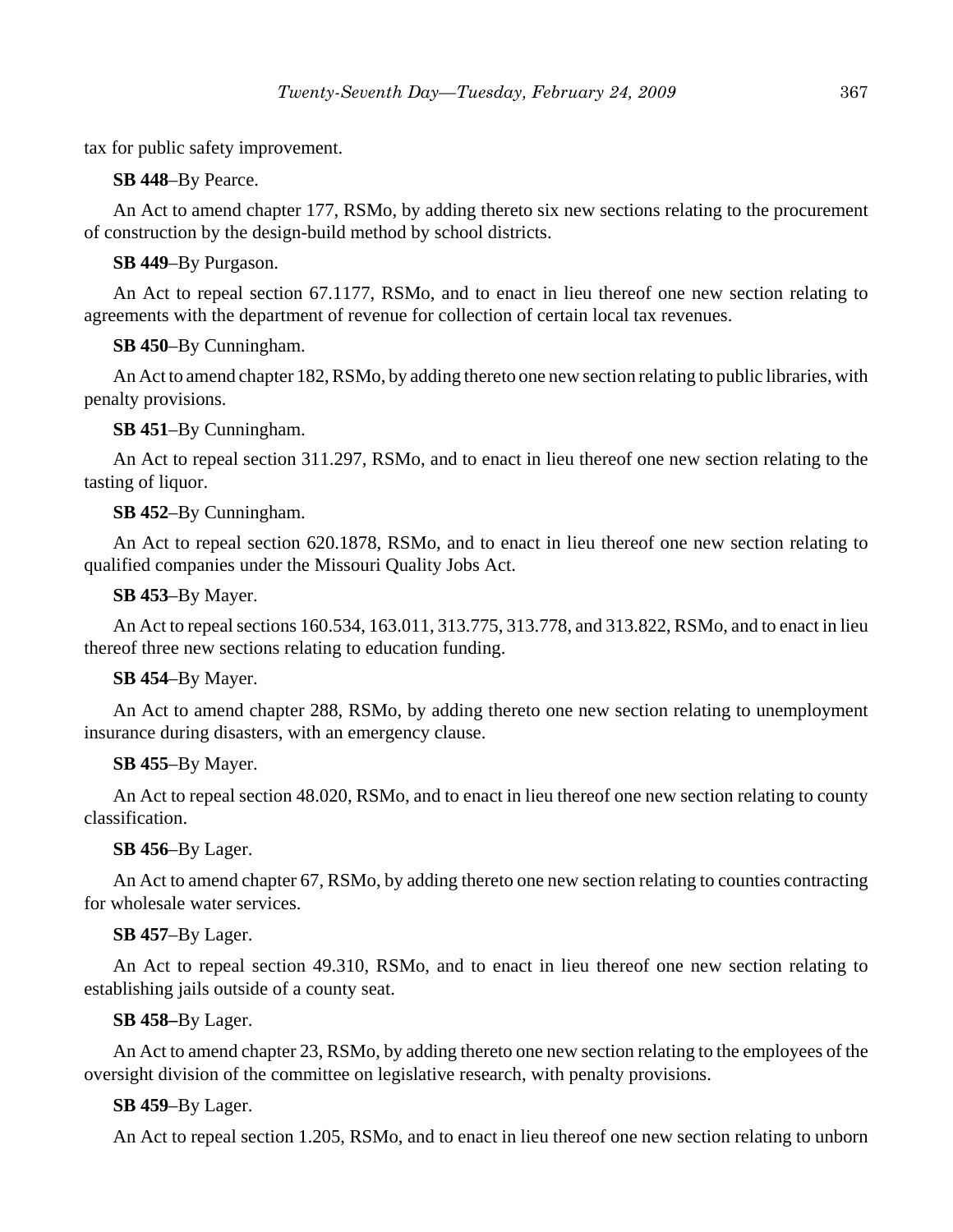children.

Senator Nodler assumed the Chair.

# **SENATE BILLS FOR PERFECTION**

Senator Shields moved that **SB 215** be taken up for perfection, which motion prevailed.

Senator Callahan offered **SA 1**, which was read:

## SENATE AMENDMENT NO. 1

Amend Senate Bill No. 215, Page 10, Section 68.210, Line 22, by inserting immediately after "it" the following: "**has been signed by property owners collectively owning more than fifty percent per capita of all owners of real property within the boundaries of the proposed district and**"

Senator Callahan moved that the above amendment be adopted.

Senator Ridgeway offered **SA 1** to **SA 1**, which was read:

# SENATE AMENDMENT NO. 1 TO SENATE AMENDMENT NO. 1

Amend Senate Amendment No. 1 to Senate Bill No. 215, Page 1, Section 68.210, Line 2, by striking the word "fifty" and inserting in lieu thereof the following: "**sixty**".

Senator Ridgeway moved that the above amendment be adopted, which motion prevailed.

**SA 1**, as amended, was again taken up.

On motion of Senator Callahan, the above amendment was adopted.

Senator Callahan offered **SA 2**, which was read:

# SENATE AMENDMENT NO. 2

Amend Senate Bill No. 215, Page 22, Section 68.260, Line 19, by inserting immediately after all of said line the following: "**Section 1. Notwithstanding any provision of law to the contrary, the state auditor shall have the power to audit any port authority within the state in the same manner as the auditor may audit any agency of the state.**"; and

Further amend the title and enacting clause accordingly.

Senator Callahan moved that the above amendment be adopted, which motion prevailed.

Senator Callahan offered **SA 3**, which was read:

# SENATE AMENDMENT NO. 3

Amend Senate Bill No. 215, Page 22, Section 68.260, Line 19, by inserting immediately after all of said line the following: "**Section 1. Any expenditure made by the port authority that is over twenty-five thousand dollars, including professional service contracts, must be competitively bid.**"; and

Further amend the title and enacting clause accordingly.

Senator Callahan moved that the above amendment be adopted, which motion prevailed.

On motion of Senator Shields, **SB 215**, as amended, was declared perfected and ordered printed.

At the request of Senator Stouffer, **SB 72**, with **SCS**, was placed on the Informal Calendar.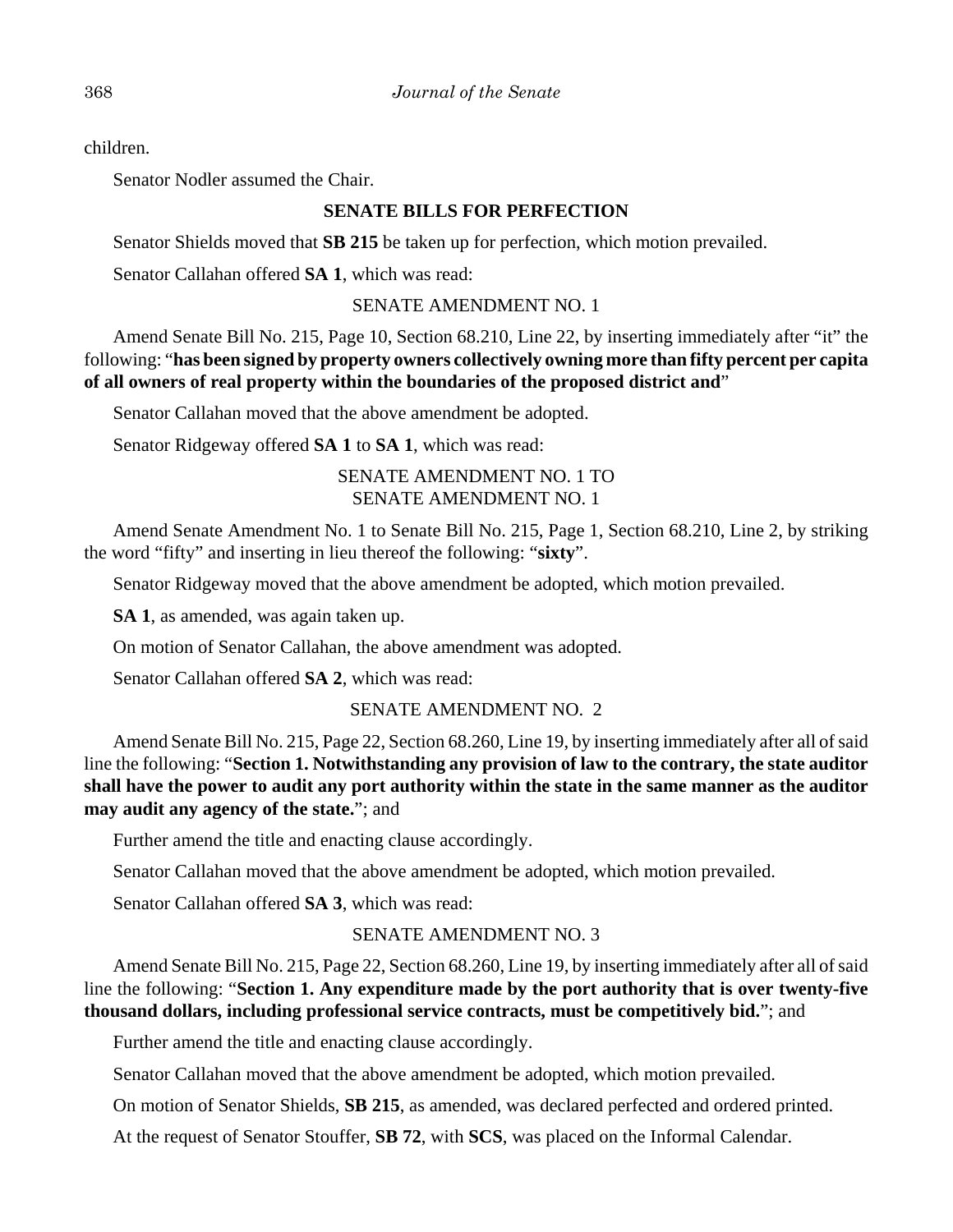Senator Stouffer moved that **SB 89**, with **SCS**, be taken up for perfection, which motion prevailed. **SCS** for **SB 89**, entitled:

# SENATE COMMITTEE SUBSTITUTE FOR SENATE BILL NO. 89

An Act to repeal section 198.525, RSMo, and to enact in lieu thereof one new section relating to inspectors or surveyors of long-term care facilities.

Was taken up.

Senator Stouffer moved that **SCS** for **SB 89** be adopted.

Senator Rupp assumed the Chair.

Senator Green offered **SA 1**, which was read:

# SENATE AMENDMENT NO. 1

Amend Senate Committee Substitute for Senate Bill No. 89, Pages 1-2, Section 198.525, Lines 6-27, by striking all of said lines from the bill; and

Further renumber the remaining subsection accordingly.

Senator Green moved that the above amendment be adopted.

Senator Callahan offered **SSA 1** for **SA 1**, which was read:

SENATE SUBSTITUTE AMENDMENT NO. 1 FOR SENATE AMENDMENT NO. 1

Amend Senate Committee Substitute for Senate Bill No. 89, Page 1, Section 198.525, Line 16, by striking "; and" and inserting in lieu thereof the following: "**.**";

And further amend same page, same section, lines 17-19, by striking said lines.

And further amend same page, same section, line 20, by striking "paragraphs (b) and (c)" and inserting in lieu thereof the following: "**paragraph (b)**"

Senator Callahan moved that the above substitute amendment be adopted.

At the request of Senator Stouffer, **SB 89**, with **SCS**, **SA 1** and **SSA 1** for **SA 1** (pending), was placed on the Informal Calendar.

Senator Justus moved that **SB 104**, with **SCS**, be taken up for perfection, which motion prevailed.

**SCS** for **SB 104**, entitled:

# SENATE COMMITTEE SUBSTITUTE FOR SENATE BILL NO. 104

An Act to amend chapter 167, RSMo, by adding thereto one new section relating to immunizations against the human papillomavirus.

Was taken up.

Senator Justus moved that **SCS** for **SB 104** be adopted, which motion prevailed.

On motion of Senator Justus, **SCS** for **SB 104** was declared perfected and ordered printed.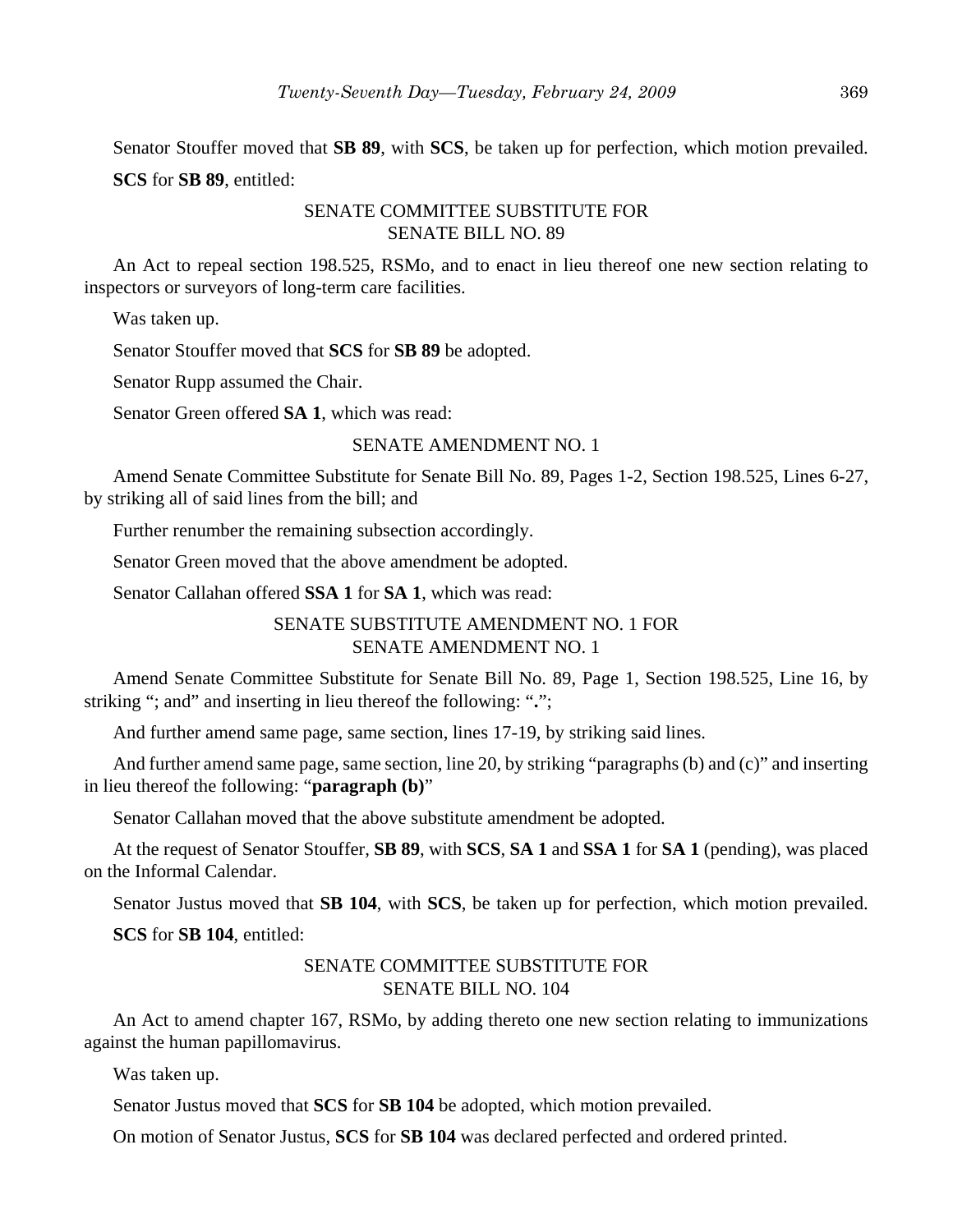## **INTRODUCTION OF BILLS**

The following Joint Resolution was read the 1st time and ordered printed:

**SJR 14**–By Wilson.

Joint Resolution submitting to the qualified voters of Missouri, an amendment repealing section 3 of article X of the Constitution of Missouri, and adopting one new section in lieu thereof relating to creation of tax free zones.

# **REPORTS OF STANDING COMMITTEES**

Senator Purgason, Chairman of the Committee on Governmental Accountability and Fiscal Oversight, submitted the following report:

Mr. President: Your Committee on Governmental Accountability and Fiscal Oversight, to which was referred **SCS** for **SB 140**, begs leave to report that it has considered the same and recommends that the bill do pass.

Senator Engler, Chairman of the Committee on Rules, Joint Rules, Resolutions and Ethics, submitted the following report:

Mr. President: Your Committee on Rules, Joint Rules, Resolutions and Ethics, to which was referred **SS** for **SCS** for **SB 128**, begs leave to report that it has examined the same and finds that the bill has been truly perfected and that the printed copies furnished the Senators are correct.

On motion of Senator Engler, the Senate recessed until 4:00 p.m.

## **RECESS**

The time of recess having expired, the Senate was called to order by Senator Dempsey.

# **RESOLUTIONS**

Senator Shields offered Senate Resolution No. 402, regarding the Fifty-first Wedding Anniversary of Dr. Richard and Barbara Crumley, St. Joseph, which was adopted.

Senator Schaefer offered Senate Resolution No. 403, regarding the Missouri Bike Federation, which was adopted.

Senator Barnitz offered Senate Resolution No. 404, regarding the Fiftieth Wedding Anniversary of Mr. and Mrs. Leon Thompson, Salem, which was adopted.

Senator Crowell offered Senate Resolution No. 405, regarding Major General King Sidwell, which was adopted.

Senator Crowell offered Senate Resolution No. 406, regarding the One Hundred Third Birthday of Edith K. Hastings, Cape Girardeau, which was adopted.

Senator Rupp offered Senate Resolution No. 407, regarding Witte Brothers Exchange, Incorporated, Troy, which was adopted.

Senator Rupp offered Senate Resolution No. 408, regarding Jody Bush, Troy, which was adopted.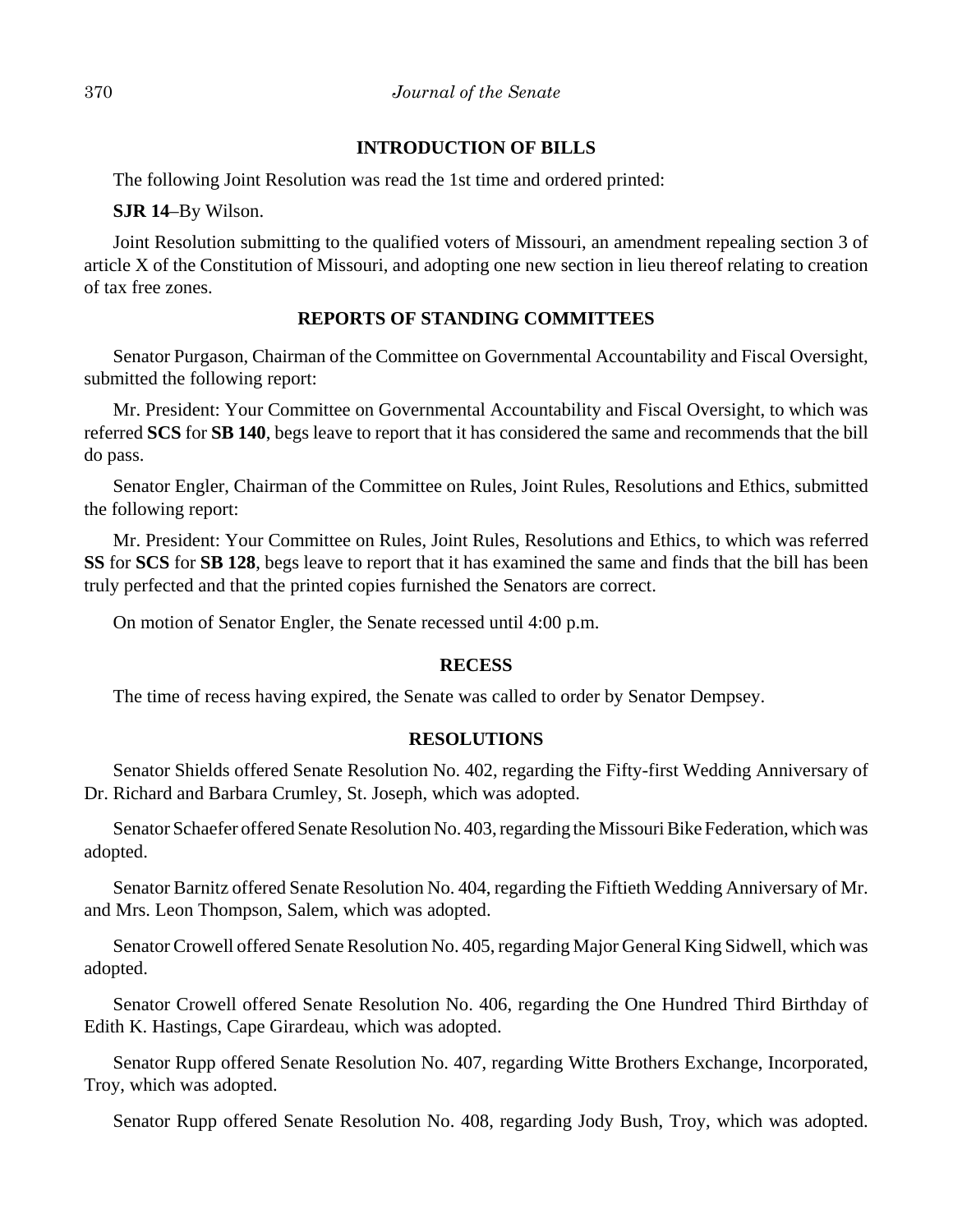## **INTRODUCTION OF BILLS**

The following Bills were read the 1st time and ordered printed:

**SB 460**–By Nodler.

An Act to repeal section 630.407, RSMo, and to enact in lieu thereof one new section relating to division of developmental disabilities case management services.

#### **SB 461**–By Callahan.

An Act to amend chapter 288, RSMo, by adding thereto one new section relating to unemployment insurance electronic payment cards.

#### **SB 462**–By Crowell.

An Act to repeal sections 260.500 and 260.546, RSMo, and to enact in lieu thereof two new sections relating to hazardous substance releases.

**SB 463**–By Days, Green, Smith, Bray and Justus.

An Act to amend chapter 376, RSMo, by adding thereto two new sections relating to health insurance coverage for eating disorders.

## **SB 464**–By Stouffer.

An Act to repeal sections 374.456, 375.020, 382.400, 382.402, 382.405, 382.407, 382.409, 384.025, 384.031, 384.043, 384.051, 384.057, and 384.062, RSMo, and to enact in lieu thereof eleven new sections relating to insurance producers.

## **SB 465**–By Pearce.

An Act to repeal sections 23.295, 160.575, 178.761, 178.762, 178.764, 286.005, and 288.040, RSMo, and to enact in lieu thereof seven new sections relating to unemployment.

#### **SB 466**–By Smith.

An Act to repeal section 130.046, RSMo, and to enact in lieu thereof nine new sections relating to public financing of elections, with penalty provisions.

## **SB 467**–By Justus.

An Act to amend chapter 198, RSMo, by adding thereto one new section relating to nursing home liability insurance.

## **SB 468**–By Justus.

An Act to repeal section 455.038, RSMo, and to enact in lieu thereof one new section relating to service of ex parte orders of protection.

## **SB 469**–By Justus.

An Act to repeal sections 443.310, 443.325, and 534.030, RSMo, and to enact in lieu thereof three new sections relating to the rights of tenants in cases of foreclosure.

## **SB 470**–By Ridgeway.

An Act to repeal section 143.011, RSMo, and to enact in lieu thereof one new section relating to income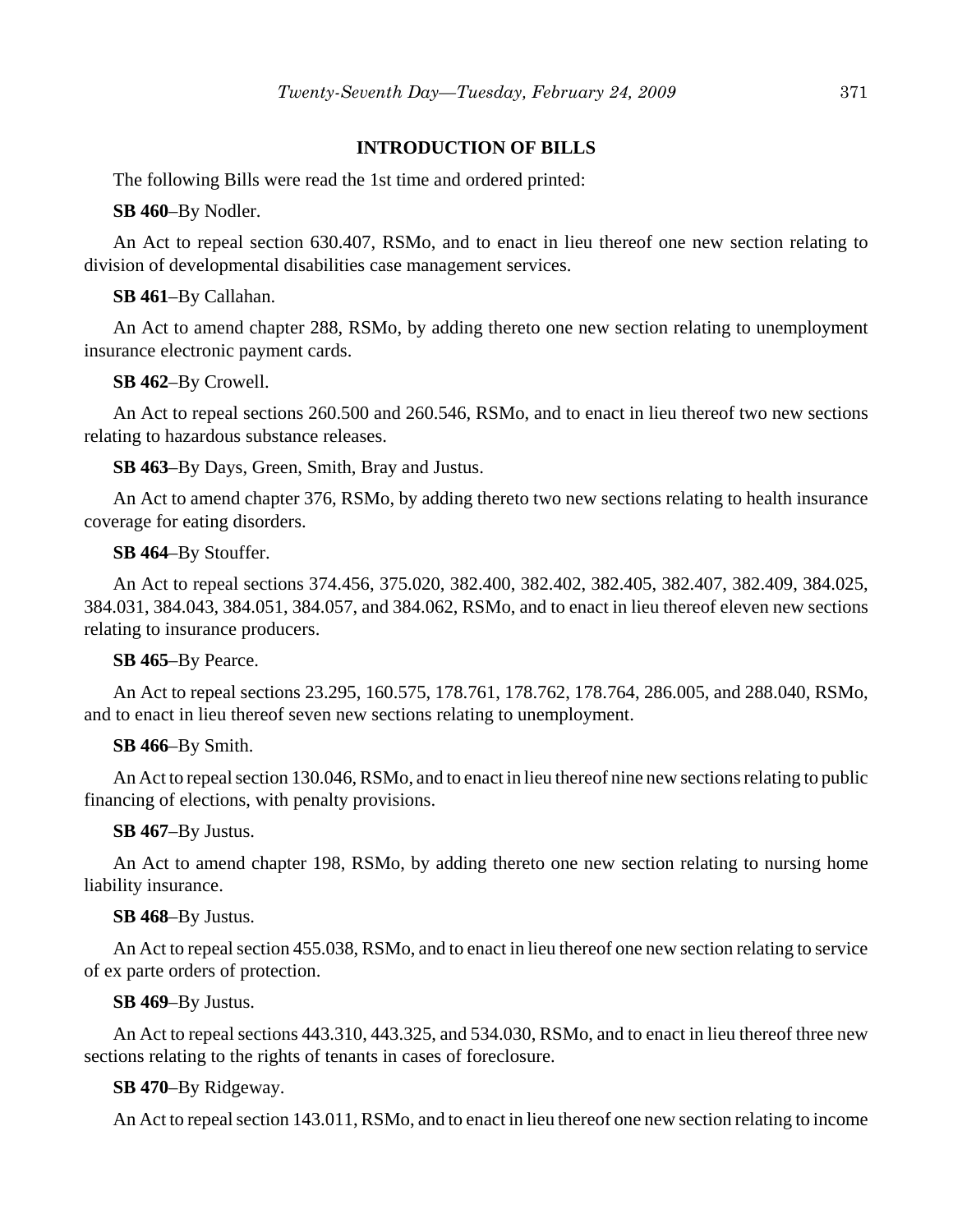tax rates.

**SB 471**–By Ridgeway.

An Act to amend chapters 302 and 304, RSMo, by adding thereto three new sections relating to the regulation of highways.

**SB 472**–By Ridgeway.

An Act to amend chapters 26 and 67, RSMo, by adding thereto two new sections relating to the disclosure and distribution of public funds.

**SB 473**–By Bray.

An Act to repeal sections 105.510 and 105.520, RSMo, and to enact in lieu thereof two new sections relating to public employee collective bargaining.

**SB 474**–By Wright-Jones.

An Act to amend chapters 392 and 393, RSMo, by adding thereto two new sections relating to public utilities.

# **SB 475**–By Wright-Jones.

An Act to amend chapter 376, RSMo, by adding thereto two new sections relating to the promotion of the efficient use of health care revenues by requiring health carriers to expend a certain percentage of their total annual revenues on health services, with penalty provisions.

**SB 476**–By Wright-Jones.

An Act to repeal section 494.430, RSMo, and to enact in lieu thereof one new section relating to jury duty.

**SB 477**–By Wright-Jones.

An Act to repeal sections 238.202, 238.208, 238.220, 238.225, and 238.236, RSMo, and to enact in lieu thereof five new sections relating to transportation development districts.

# **REPORTS OF STANDING COMMITTEES**

Senator Engler, Chairman of the Committee on Rules, Joint Rules, Resolutions and Ethics, submitted the following reports:

Mr. President: Your Committee on Rules, Joint Rules, Resolutions and Ethics, to which were referred **SCS** for **SB 104** and **SB 215**, begs leave to report that it has examined the same and finds that the bills have been truly perfected and that the printed copies furnished the Senators are correct.

Also,

Mr. President: Your Committee on Rules, Joint Rules, Resolutions and Ethics, after examination of **SB 280**, respectfully requests that it be removed from the Senate Consent Calendar in accordance with the provisions of Senate Rule 45.

Also,

Mr. President: Your Committee on Rules, Joint Rules, Resolutions and Ethics, to which was referred **SCR 11**, begs leave to report that it has considered the same and recommends that the concurrent resolution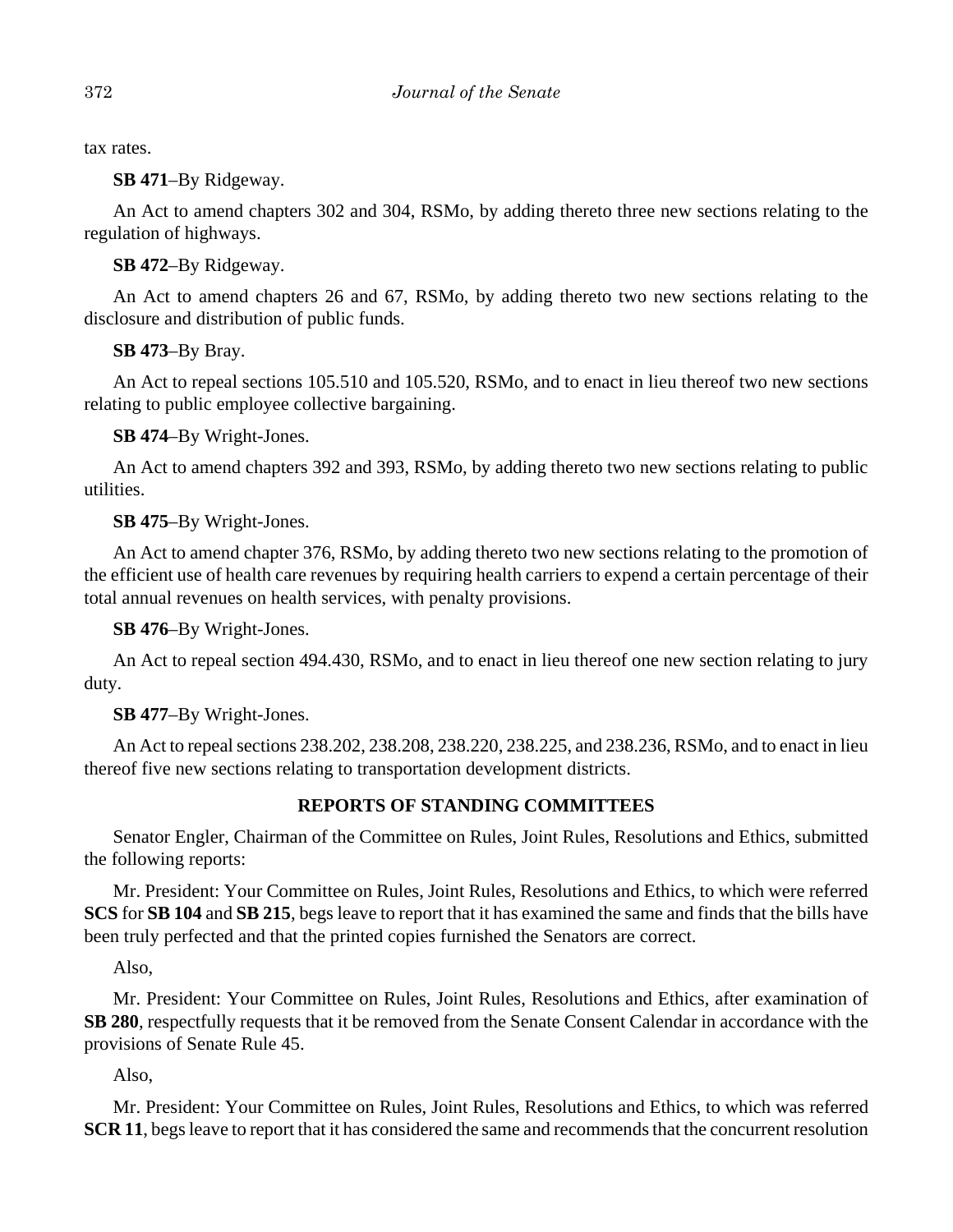do pass.

Also,

Mr. President: Your Committee on Rules, Joint Rules, Resolutions and Ethics, to which was referred **SCR 8**, begs leave to report that it has considered the same and recommends that the concurrent resolution do pass.

Also,

Mr. President: Your Committee on Rules, Joint Rules, Resolutions and Ethics, to which was referred **SCR 16**, begs leave to report that it has considered the same and recommends that the concurrent resolution do pass.

Also,

Mr. President: Your Committee on Rules, Joint Rules, Resolutions and Ethics, after examination of **SB 202**, with **SCS**, respectfully requests that it be removed from the Senate Consent Calendar in accordance with the provisions of Senate Rule 45.

Also,

Mr. President: Your Committee on Rules, Joint Rules, Resolutions and Ethics, after examination of **SB 8**, with **SCS**, respectfully requests that it be removed from the Senate Consent Calendar in accordance with the provisions of Senate Rule 45.

## **REFERRALS**

President Pro Tem Shields referred **SCS** for **SB 104** to the Committee on Governmental Accountability and Fiscal Oversight.

## **RESOLUTIONS**

Senator Shields moved that **SR 302** be taken up for adoption, which motion prevailed.

On motion of Senator Shields, **SR 302** was adopted.

Senator Shields moved that **SR 303** be taken up for adoption, which motion prevailed.

On motion of Senator Shields, **SR 303** was adopted.

Senator Shields moved that **SR 304** be taken up for adoption, which motion prevailed.

Senator Shields moved that **SR 304** be adopted.

At the request of Senator Shields, the motion for adoption was withdrawn, which placed the resolution back on the Calendar.

## **THIRD READING OF SENATE BILLS**

**SCS** for **SB 140**, entitled:

# SENATE COMMITTEE SUBSTITUTE FOR SENATE BILL NO. 140

An Act to repeal section 568.040, RSMo, and to enact in lieu thereof two new sections relating to criminal nonsupport, with penalty provisions.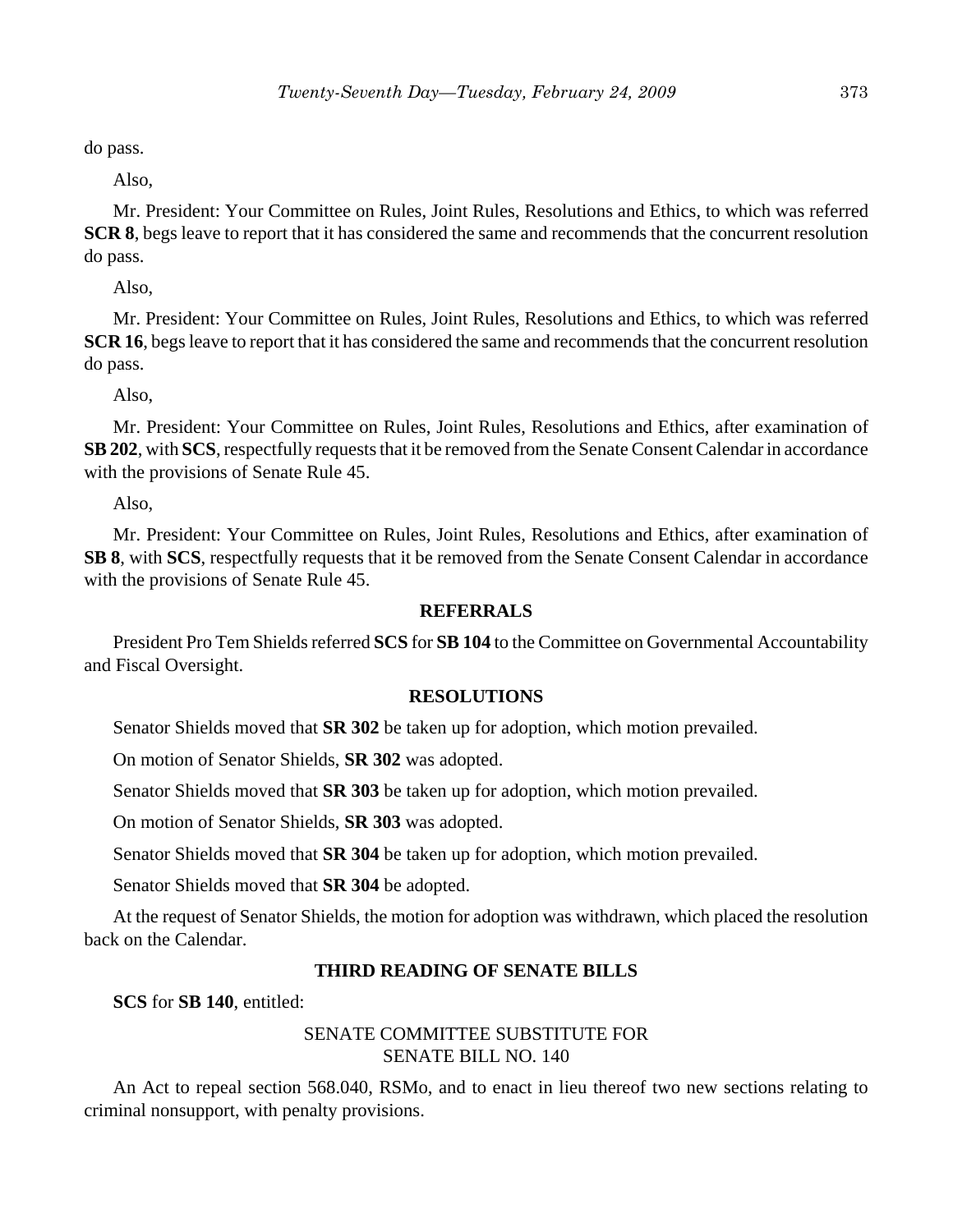Was taken up by Senator Smith.

On motion of Senator Smith, **SCS** for **SB 140** was read the 3rd time and passed by the following vote:

YEAS—Senators Barnitz Bartle Bray Callahan Champion Clemens Crowell Cunningham Days Dempsey Engler Goodman Griesheimer Justus Lager Lembke Mayer McKenna Nodler Pearce Purgason Ridgeway Rupp Schaefer Schmitt Scott Shields Shoemyer Smith Stouffer Vogel Wilson Wright-Jones—33

NAYS—Senators—None

Absent—Senator Green—1

Absent with leave—Senators—None

Vacancies—None

The President declared the bill passed.

On motion of Senator Smith, title to the bill was agreed to.

Senator Smith moved that the vote by which the bill passed be reconsidered.

Senator Engler moved that motion lay on the table, which motion prevailed.

## **SENATE BILLS FOR PERFECTION**

Senator Goodman moved that **SB 37**, with **SCS** and **SA 1** (pending), be called from the Informal Calendar and again taken up for perfection, which motion prevailed.

**SA 1** was again taken up.

Senator Justus moved that the above amendment be adopted, which motion prevailed.

**SCS** for **SB 37**, as amended, was again taken up.

Senator Goodman moved that **SCS** for **SB 37**, as amended, be adopted, which motion prevailed.

On motion of Senator Goodman, **SCS** for **SB 37**, as amended, was declared perfected and ordered printed.

# **COMMUNICATIONS**

Senator Green submitted the following:

February 24, 2009

Ms. Terry Spieler Secretary of Senate State Capitol Building Room 325 Jefferson City, Missouri 65101

Dear Madame Secretary:

I respectfully request that Senate Bill 265 be removed from the Senate Consent Calendar in accordance with the provisions of Senate Rule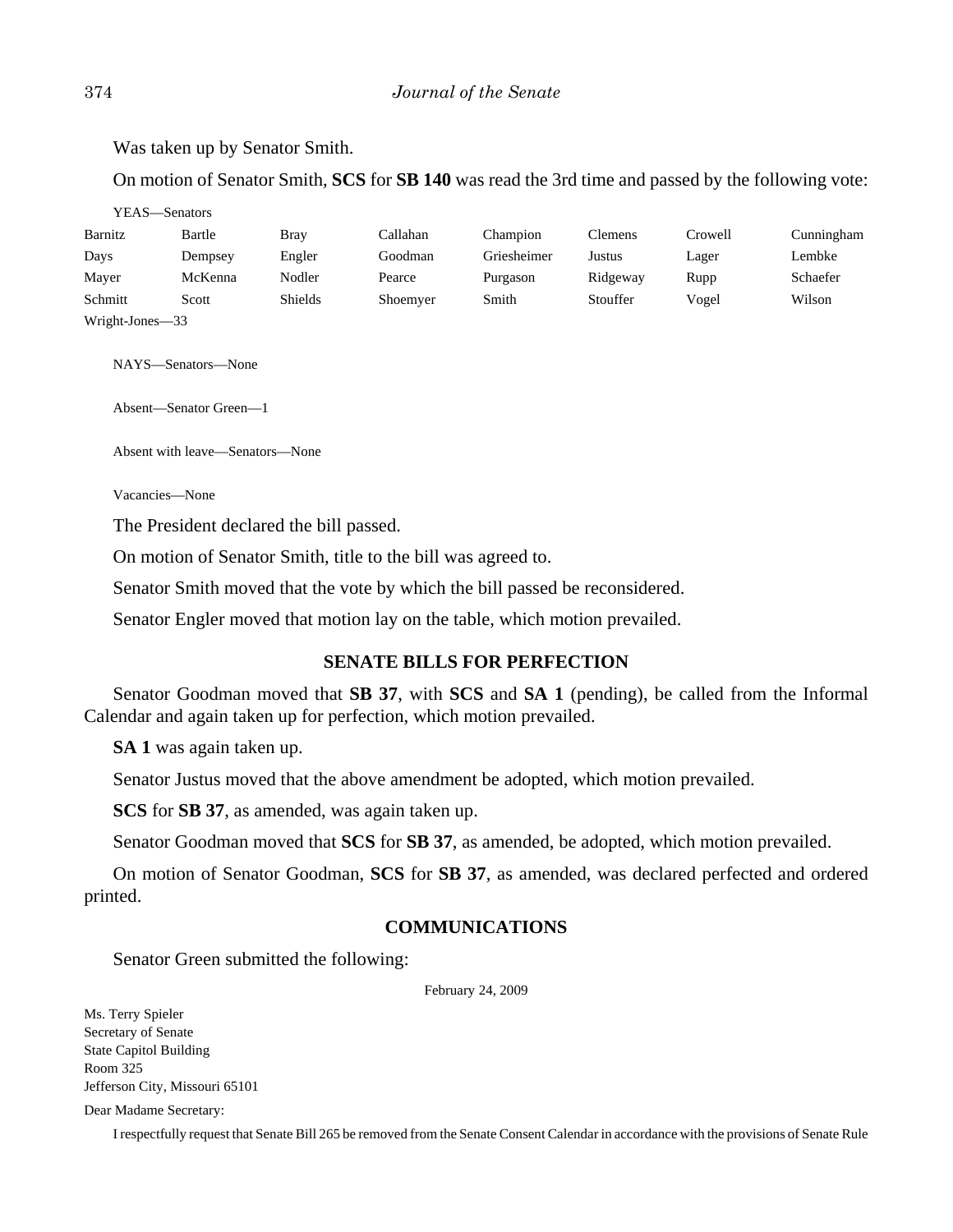45 and that it be returned to the Senate Judiciary and Civil and Criminal Jurisprudence Committee from which it was reported for action in accordance with the rules of the Senate.

This bill goes far beyond what should be considered a consent bill and therefore should be removed from the consent calendar.

Sincerely, /s/ Timothy P. Green Timothy P. Green State Senator District 13

## **INTRODUCTIONS OF GUESTS**

Senator Engler introduced to the Senate, Debbie Lee, Farmington; and Chelle Morgan, Paragould, Arkansas; Arika Simmons, St. Louis; Brittany Sinclair, Festus; Heather Dixon, Matthew Farr and Alesha Sikes, Bonne Terre; Rose Harrington-Wahlers, Leadwood; and Bobby Ridings, Park Hills, members of Mineral Area College Student Government, Park Hills.

Senator Engler introduced to the Senate, Wesley and Nancy Roberts, Ellington.

Senator Nodler introduced to the Senate, Alyssa Murfield and Paige Cureton, Joplin; and Shannyn Creviston, Neosho, students from Ozark Technical Community College.

Senator Wright-Jones introduced to the Senate, Dr. John H.K. Sweet and Karen Karabell, St. Louis.

Senator Wright-Jones introduced to the Senate, Peg Peterson and twenty-seven student ambassadors from St. Louis Public Schools Community Education.

Senator Rupp introduced to the Senate, Dr. Van Nostren, St Charles.

Senator Schmitt introduced to the Senate, Annie Furey, Webster Groves.

Senator Bray introduced to the Senate, the Physician of the Day, Dr. Janet Rader, M.D. and her son Gregory Markman, Clayton.

Senator Schaefer introduced to the Senate, students from the University of Missouri School of Social Work, Columbia.

Senator Bray introduced to the Senate, sixty international students from Southeast Asia.

Senator Wright-Jones introduced to the Senate, Michelle Schiller-Baker and Michelle Rhode, St. Louis.

Senator Pearce introduced to the Senate, Janet White, her parents, Bill and Linda and brothers, David and Michael, Butler.

Senator Mayer introduced to the Senate, parents, Jenny Long, Tracey Martin, Maria Boyd, JoBeth Moses, Paul Shaw, Kevin Faulkner and Amy Sayre; and students, Kelli Coleman, Peyton Faulkner, Kelsey Lockridge, Brashauna Mack, Nave McNatt, Alexus Odell, Ross Northcutt, Trever Winchester, Thomas Young, De'Lana Ashford, Kimberly Burton, Benjamin Counce, Bailey Cummings, Spencer Fite, Caroline Hicks, Gracie Martin, Kayla McDaniel, Taylor Moses, Jackson Reesor, and Cody Taylor from Caruthersville Elementary School; and Benjamin, Taylor, Alexus and Cody were made honorary pages.

Senator Ridgeway introduced to the Senate, Corrina West, Kansas City.

Senator Nodler introduced to the Senate, Yvonne Heath, Bois D'Arc.

Senator Shields introduced to the Senate, Principal Jeneatte Westfall and twelve eleventh and twelfth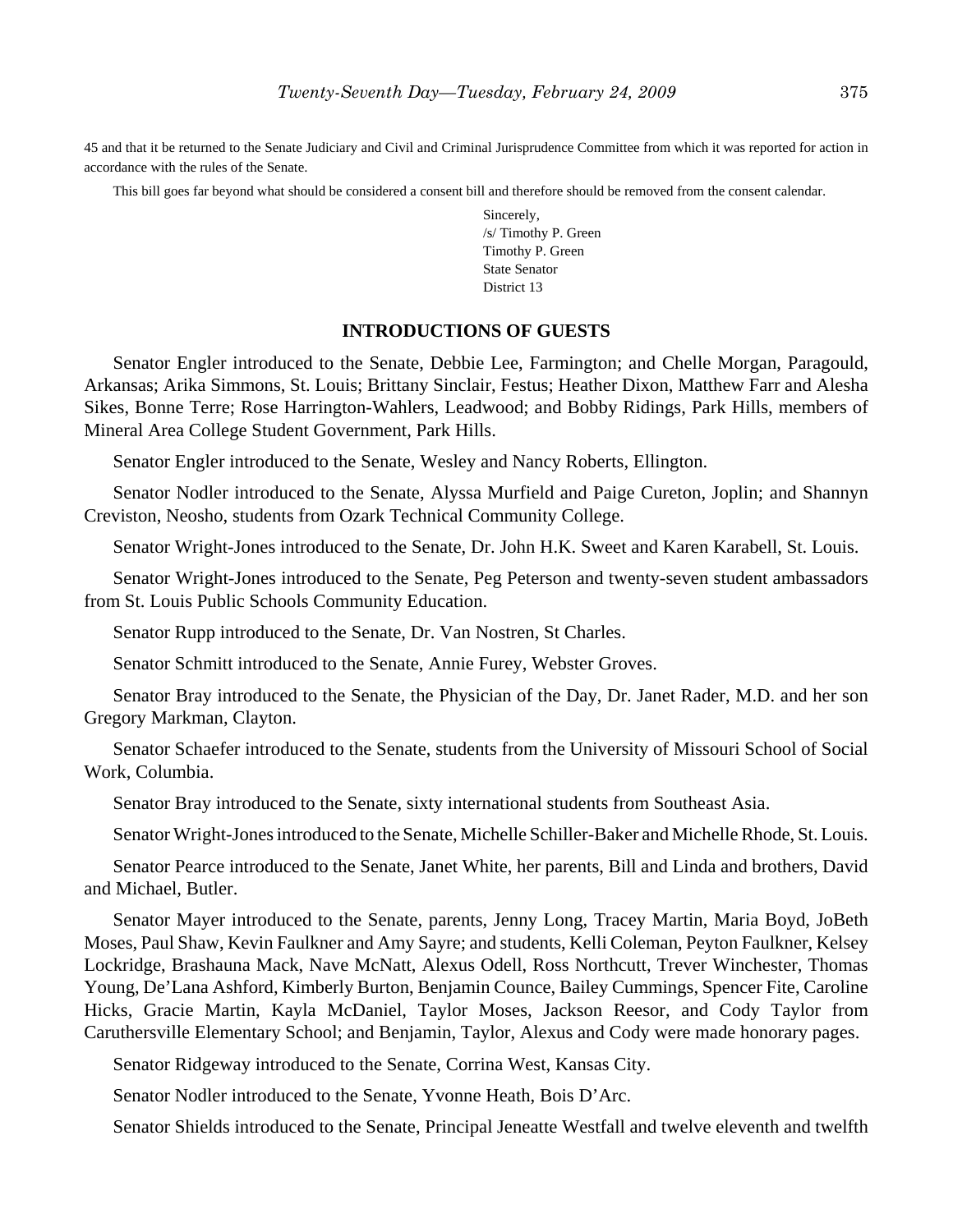grade students from Benton High School, St. Joseph.

On motion of Senator Engler, the Senate adjourned under the rules.

# SENATE CALENDAR \_\_\_\_\_\_

# TWENTY-EIGHTH DAY–WEDNESDAY, FEBRUARY 25, 2009  $\overline{\phantom{a}}$

## FORMAL CALENDAR

## SECOND READING OF SENATE BILLS

SB 399-Justus SB 400-Dempsey SB 401-Goodman SB 402-Goodman SB 403-Vogel SB 404-Mayer SB 405-Scott SB 406-Scott SB 407-Scott SB 408-Scott SB 409-Stouffer SB 410-Stouffer SB 411-Crowell SB 412-Dempsey SB 413-Dempsey SB 414-Dempsey SB 415-Dempsey SB 416-Dempsey and Days SB 417-Goodman SB 418-Goodman SB 419-Purgason SB 420-Pearce SB 421-Pearce SB 422-Pearce SB 423-Pearce SB 424-Justus SB 425-Justus SB 426-Griesheimer SB 427-Griesheimer SB 428-Griesheimer

SB 429-Smith SB 430-Smith SB 431-Smith SB 432-Vogel SB 433-Bray SB 434-Green SB 435-Lembke SB 436-Ridgeway, et al SB 437-Lager SB 438-Callahan SB 439-Lembke SB 440-Schaefer SB 441-Schaefer SB 442-Callahan SB 443-Days and Mayer SB 444-Wilson SB 445-Rupp SB 446-Rupp SB 447-Pearce SB 448-Pearce SB 449-Purgason SB 450-Cunningham SB 451-Cunningham SB 452-Cunningham SB 453-Mayer SB 454-Mayer SB 455-Mayer SB 456-Lager SB 457-Lager SB 458-Lager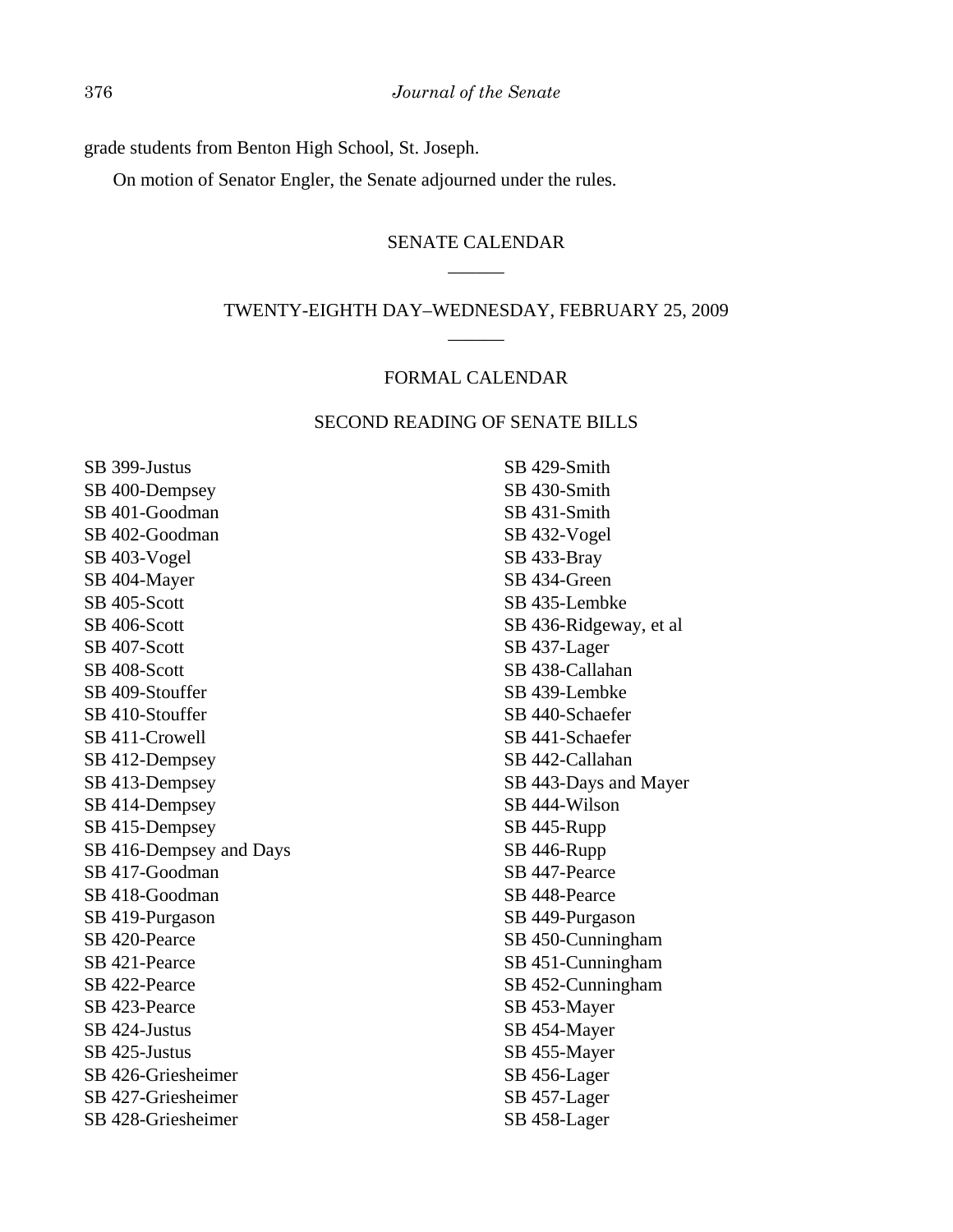SB 459-Lager SB 460-Nodler SB 461-Callahan SB 462-Crowell SB 463-Days, et al SB 464-Stouffer SB 465-Pearce SB 466-Smith SB 467-Justus SB 468-Justus

SB 469-Justus SB 470-Ridgeway SB 471-Ridgeway SB 472-Ridgeway SB 473-Bray SB 474-Wright-Jones SB 475-Wright-Jones SB 476-Wright-Jones SB 477-Wright-Jones SJR 14-Wilson

## HOUSE BILLS ON SECOND READING

HCS for HB 96

# THIRD READING OF SENATE BILLS

SS for SCS for SB 128-Rupp SCS for SB 104-Justus, et al, (In Fiscal Oversight)

SB 215-Shields

## SENATE BILLS FOR PERFECTION

SBs 261, 159, 180 & 181-Bartle, with SCS SB 18-Bray, et al, with SCS SB 255-Pearce

SB 84-Purgason SB 88-Stouffer, with SCS SB 126-Rupp

## HOUSE BILLS ON THIRD READING

HCS for HB 191, with SCS (Griesheimer) (In Fiscal Oversight)

# INFORMAL CALENDAR

## SENATE BILLS FOR PERFECTION

SB-29-Stouffer SBs 45, 212, 136, 278, 279, 285 & 288-Pearce, with SCS (pending) SB 58-Stouffer SB 72-Stouffer, with SCS

SB 89-Stouffer, with SCS, SA 1 & SSA 1 for SA 1 (pending) SCS for SB 189-Shields SBs 223 & 226-Goodman, with SCS (pending)